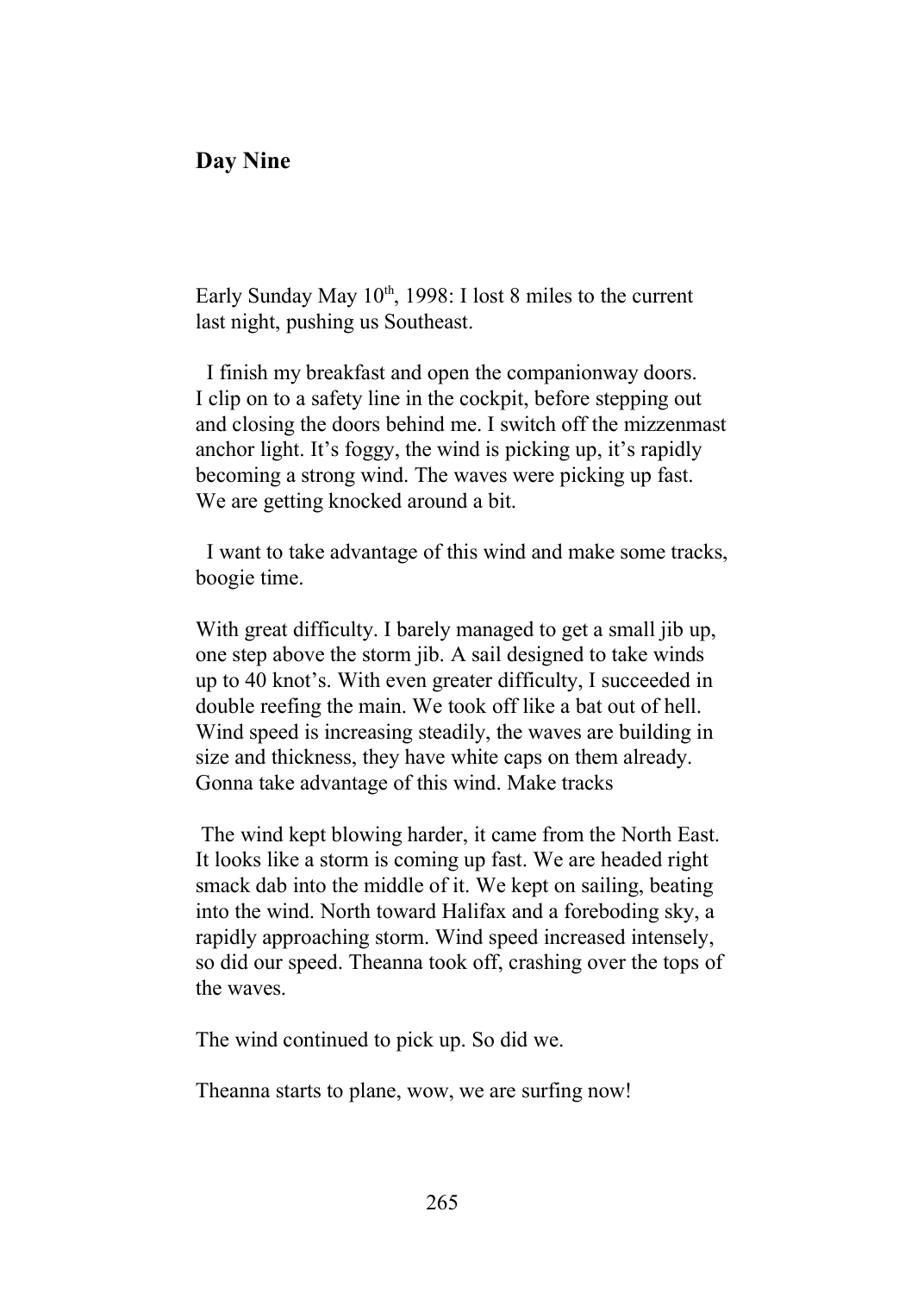Jim and Nynke told me about Theanna's sailing capabilities, she is designed for heavy weather off shore racing, on the southern ocean. 49 feet in over all length, a 10  $\frac{1}{2}$  foot beam at its widest point. She has a 45-foot water line, a normal top displacement speed of 9 ½ to 10 knots per hour, any faster and she is (one of the first) designed to come out of the water like a surf board, bouncing over the tops of waves. Theanna is a sled, a bullet. She can really go, they told me.

 The only problem with that, Theanna has to be in really heavy weather, to see these capabilities in action. Looks like I'm getting a first hand demonstration, she's hauling ass. keeps me busy at the wheel she's like a sports car. Just like Jim and Nynke said. Holy cow! I see what you mean guy's.

## Yabba dabba doo !!!!

 I glance over at the knot meter for an instant while planing down a big wave and up and over another it said 16 knots. I never had a chance to look again, I'm too busy steering her. There are moments when it felt like we are going a lot faster. I'm just too busy steering, negotiating the huge narly waves, Too busy to look and see.

 My poor fingers are getting numb on the wheel it's so cold. I'm getting soaking wet from heavy spray. The storm is here. It's getting really nasty. I don't think I can stand it much longer. By 12 noon I'm already exhausted, and freezing. I have to fully concentrate on steering. The waves are really starting to get whipped up to steep breaking heights. Some of them come crashing down on us, at times covering the entire deck and filling up part of the cockpit. I manage to avoid most of them, Theanna is moving so damn fast. These wild waves are sneaky bastards. To see them all, I'd have to have eyes in the back of my head.

What a concentration exercise! I'm afraid! It's dangerous! I'm cold and wet. Even so, its incredibly exciting, a real rush.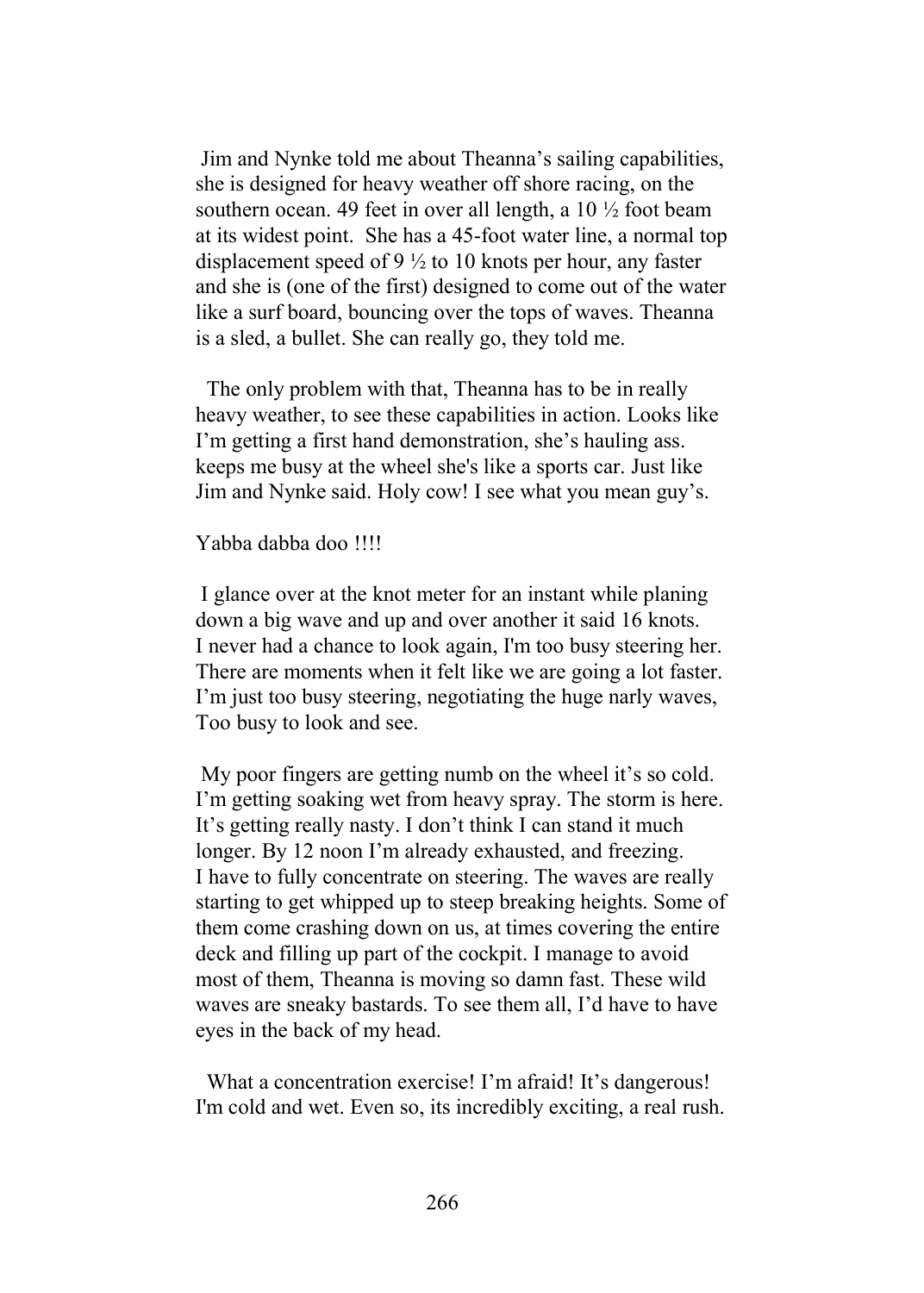I love roller coasters, these huge breaking rollers, are rolling wave coasters. I like it, it's fun at first. But after five hours, I'm so exhausted and in freezing pain. It went from fun to very hard work to sheer survival and torture, really quick. I hang on by the skin of my teeth.

Sea conditions are worsening By the minute, wind speed intensifying, this is bad, I'm in deep shit now.

 I have to make a move soon, while I still could. Had to stop and heave to while I got strength left. More important, the fucking weather and sea conditions continue to get worse by the minute. If I'm to survive, I have to act fast.

 Then it happened, I can't believe my eye's. The wind's blowing so damn hard. The jib pulls so hard on the head stay, it began to stretch like a rubber band. The Jib pulls this  $\frac{1}{4}$  stainless steal heavy-duty head stay, out like the string on a bow an arrow, it looks like it's made of rubber.

 I release the jib sheet before the head stay snaps in two. Immediately it starts flapping around like something straight out of hell. Crackling, slapping hysterically, it looks and sounds like a thunder twister, it is.

 I feel like I'm in a Moby Dick movie, except it's for real, the sea is alive frothing, foaming at the mouth, I've never seen anything so wild and terrifying. It's got me completely surrounded, as far as I can see.

 I turn Theanna hard into the wind, tighten up the main sheet. The mainsail instantly starts to flap like crazy. With the bow, head into the wind. I wrap all the ties for the mainsail around my neck, I have no time to be afraid. I must act fast.

I clipped on to the jack line, tightened up my butt cheeks and stepped out of the cockpit. Making my way carefully along the starboard side, clip and grip, up to the main mast.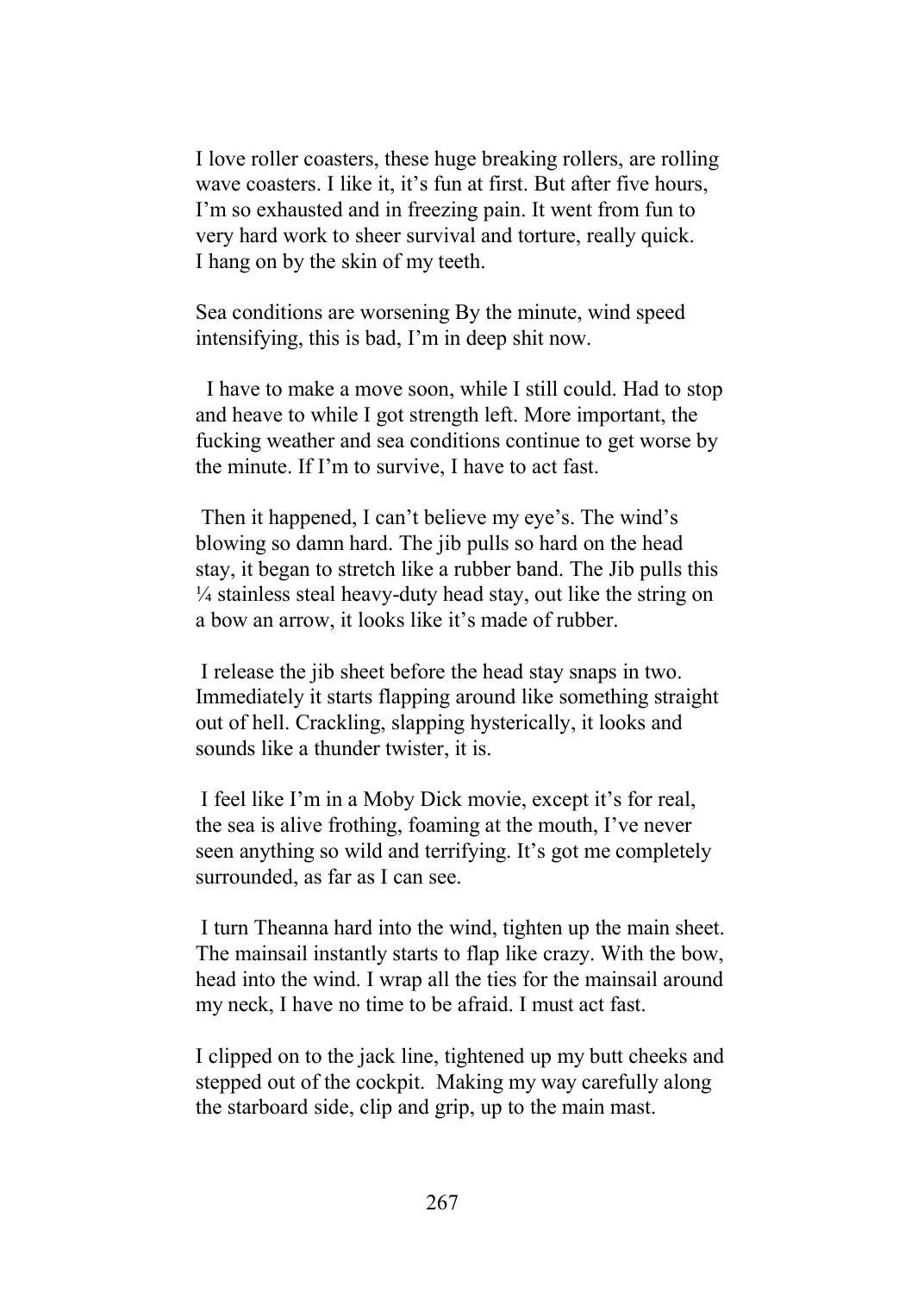Theanna is a bucking bronco, I get soaked, sopped by spray, from waves slapping Theanna all around.

I release the main halyard, I pulled the mainsail down with one free hand and held on for dear life with the other. I got it down and quickly tie it to the boom using all the ties I had. I hope the fact, the sail was still double reefed when tied it to the boom. The taught jiffy reefing system lines would help hold the mainsail on its boom. I don't want to loose it. There's no way in hell I can get it off in time and down below in this howling wind and savage sea. Like balancing on the back of a 49ft long, wild bucking, Brahma Bull.

 I got the main sail under control. Next I made my way up to the fore deck and brought down the jib. I want to bring it down and stow it below. I pull it down onto the bobbing fore deck, while being clobbered by the wild whipping jib sheets. The blows from them felt like a LAPD billy club to the head. I tried unsuccessfully to untie the jib sheets from the jib. The wind had pulled the bolin knots so tight, they are impossible to open. I thought that was impossible. The sheet knots felt petrified hardened like steal.

Unreal man, this is blowing my mind.

 Unbelievably true. The bolin knot is designed to withstand tremendous pressure, it's very strong. Yet it's still very easy to open. Supposed to be, so you can change sails quickly. This freak fuck wind, is stronger than the knots, pulling them tight as hell. This is bizarre, not normal. I'm forced to leave the jib sail on deck. I bunch it up in a ball, jam it into the nose of the bow. Using the locked on solid, jib sheets, to tie it down. Wrapping the lines around and around the sail, then securing it to the large cleat on the for deck. Then tying the remaining slack to the anchor windlass and the jib is still hanked onto the head stay. The huge storm is gearing up, continuously, I quickly made it as secure as possible.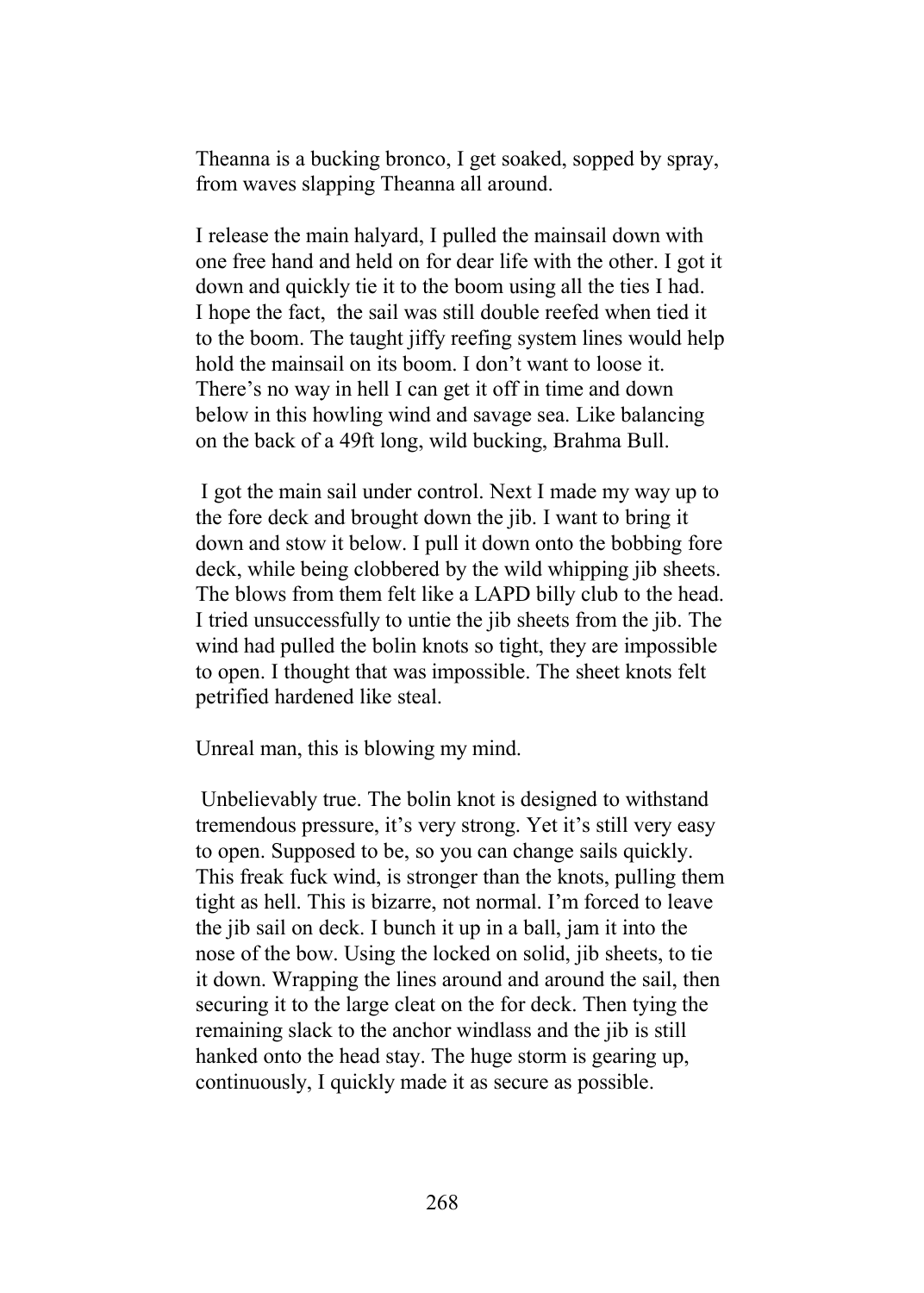I hang on tight, it's a wild ride. The cloudy sky above has turned jet black. It looked evil. Foreboding.

 All through this, I keep getting drenched by breaking waves. Continually, slamming hard into us. Rolling across the bow and me. I'm terrified, cold, wet, seasick, freezing. The wind chill factor stings my body. The wind blew the spray so hard, it feels like needles when it hits me in the face, it hurts.

 My next task get the storm boards on soon as possible, never mind the colossal challenge before me. I'm clipped on deck in a full-blown storm, getting worse all the time. I brought the storm boards up one at a time. I'm afraid to leave a storm board unattended in the cockpit, they would just blow away like a piece of tissue paper in this wind.

 I'm almost blown off deck, knocked off, washed off several times. I hang on tight. My safety harness is my insurance policy, I clipped my way around the boat. I barely manage to get the storm boards on. Using every last bit of strength I had left, hanging on to a storm board and the boat at the same time. We were hit by breaking waves crashing onto the boat. I had no choice but to continue. These boards had to be put on or we were doomed to a watery grave. I got them on just in time, waves crashed into them almost immediately. The wild seas are confused raging from all directions, big waves are rising, crashing hard into those storm boards.

I'm so glad I put them on. I'm so glad.

 I tie the wheel and lash down the auxiliary tiller on the stern. I left the reefed mizzen up, I make sure its sheets are pulled tight and tied off. I look around at the ghastly surroundings and gasped with fear. I went below to ride out this terribly nasty storm. I shut the doors behind me and locked them tight. The pandemonium awaiting me, in the darkened main cabin, is indescribably insane.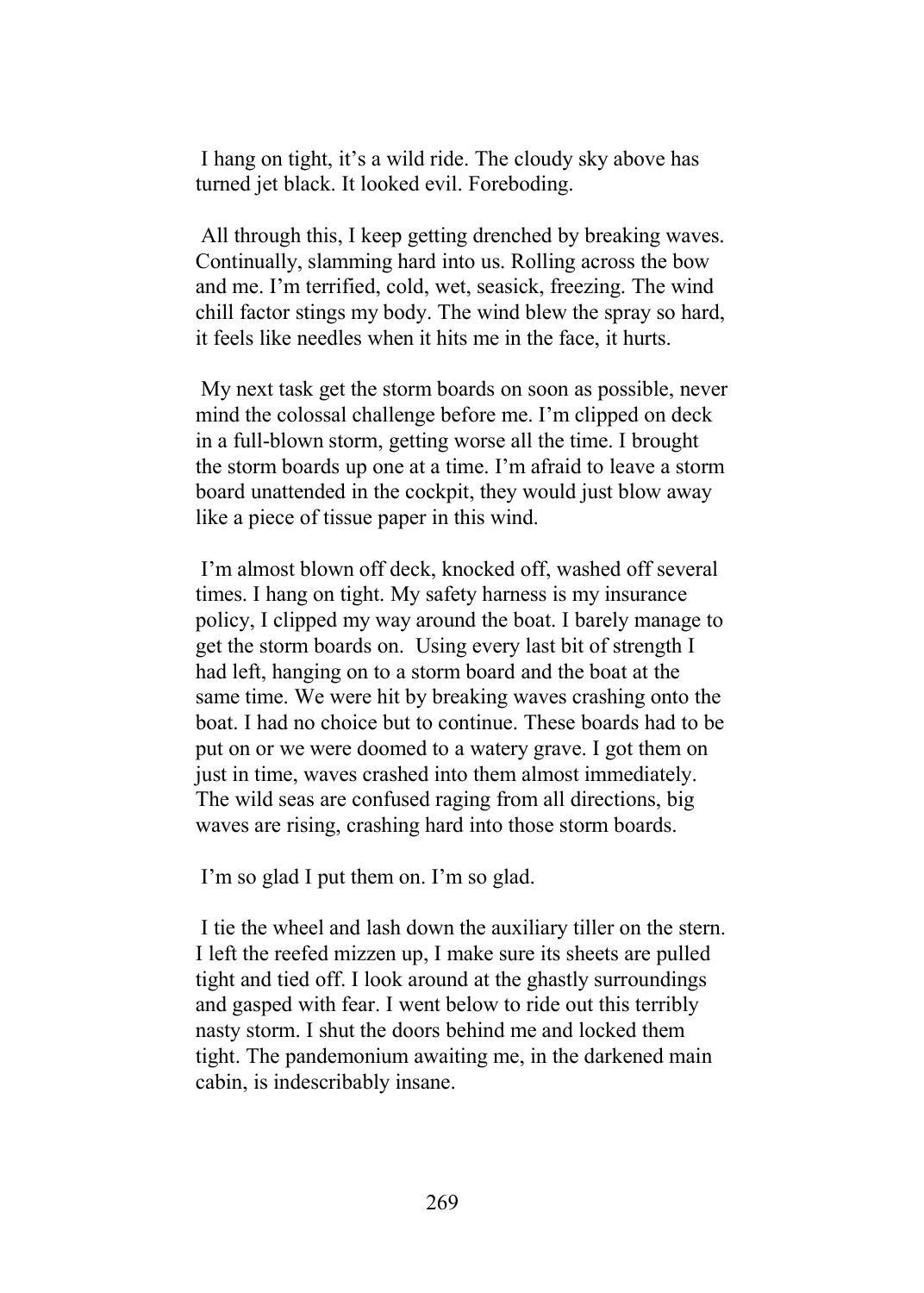I have second thoughts about everything, I feel totally lost, completely exhausted, sea sick, numb with fear. It's intense, total pandemonium down below, inside the boat. With nothing but the worst nightmare imaginable, just getting started outside. Shit a brick, this is fucked up.

 I got out of my wet clothes, into some dry ones (dry as can be out here, everything gets so damp) I climb into the pilots' berth, with pillows and a sleeping bag. I shivered with cold and trembled with fear at the same time. I try my best to warm myself up. I slide into the bag and brace the pillows around me. Theanna rocked and bounced around like hell, jumping all over the place. Horrid sounds.

 The tremendous pounding of the waves against Theanna, sounded like explosions. They are so loud and getting louder. I prayed for peace and protection. I get a grip. I got faith in Theanna, we had rode out a storm together before. Nothing like this one though, this shit's already way scarier than anything I have ever imagined. And it's just getting started! Lord have mercy on us. I prayed with all my heart.

 I have a horrible feeling it's going to get a lot worse before this night is over. I feel a bulging knot growing in my stomach. I'm extremely tense, it looks, sounds and feels dreadful, so absolutely awful. Things flying all over the cabin, unbearable, the noise this racket alone made. The sound of the wind screaming through the rigging, exploding waves, hitting us so hard. Theanna shook from the shock waves while I tremble with fear. I'm unnerved, maddened, I do my best to hold my nut, keep my cool.

 I could do nothing to calm the stormy sea outside, I thought maybe I could try to calm the sea of fear within me. I pray out loud, it seems to help. I try my best to stay calm, the wild storm increases relentlessly. It rages on, and on. Shit I realize I forgot to put the mizzen anchor light on. I must to do it. Before it gets dark. Oh shit! I got to do it.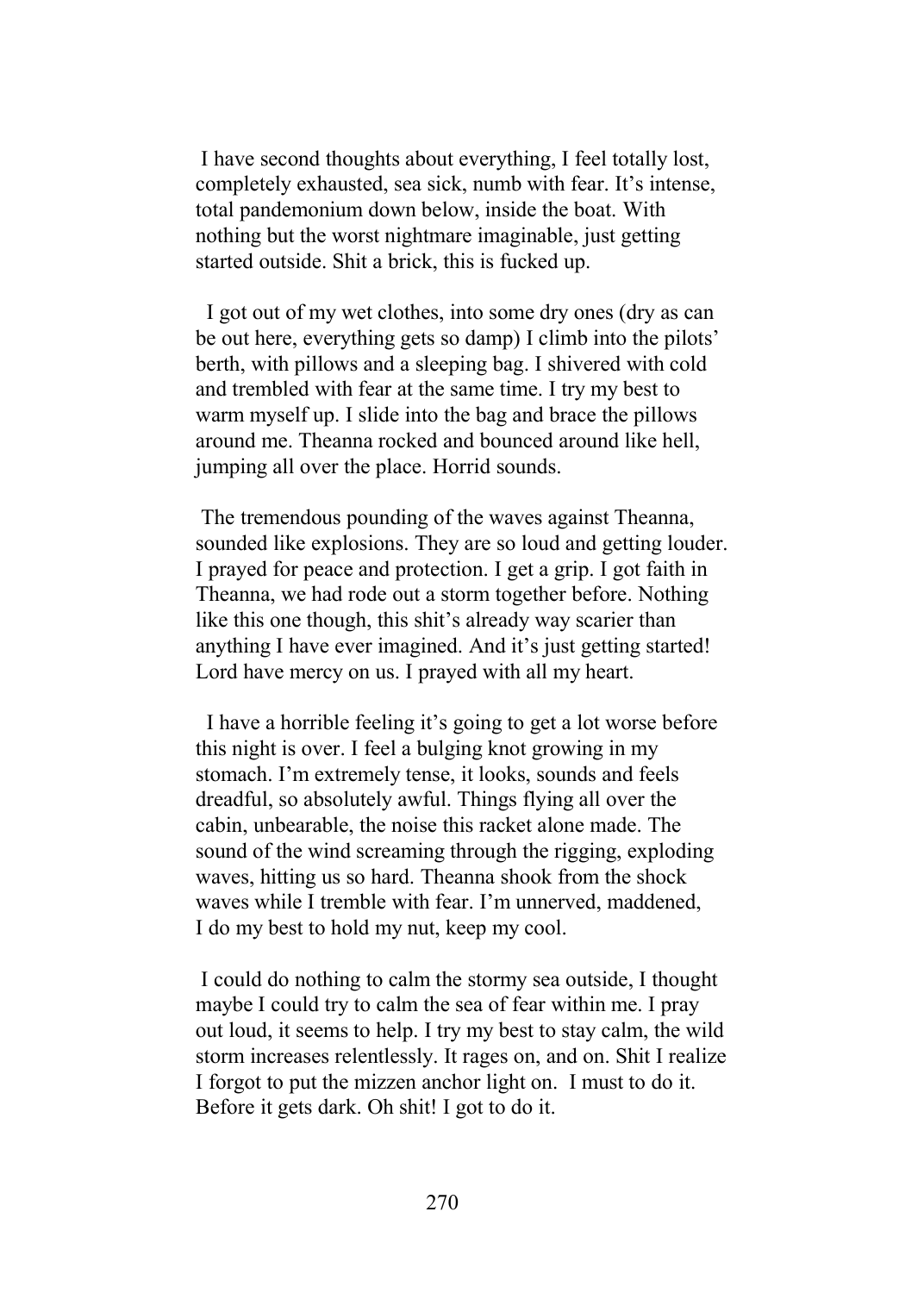I'm not looking forward to it. By now waves are crashing regularly into the cockpit filling it all up. Experiencing near knock downs. Heeling almost all the way over with our masts almost in the water. The mizzen anchor light switch, a pull switch that lives in a locker inside the cockpit. I'll have to take the pad lock off and open the hatch cover on the locker. Exposing Theanna to danger, while I pulled the light switch on, close the hatch cover, put the pad lock back on the hasp. Lock it.

 Going back out there is the last thing on earth I want to do. I have to do it, it could save our lives. I need a navigation light on at night, it's vital to our survival. I'll do it, but not until just before dark, to save battery power.

 I waited in the pilot's berth, submerged in the sleeping bag. I felt warmer. We keep bouncing around frantically. I soon get seasick. I kept a bucket next to me. I can't hold down anything, not even water. I worried I might get dehydrated.

 Just before dark I climb out of the bag and the pilots berth. I managed to pull on my safety harness and foul weather gear without injury. It's complete chaos unleashed down below. It sounds so insane. I can't imagine what it might look like out there. I hang on tight, look at the cockpit, through the windows on companionway doors. I wait for a wave to come crashing into the cockpit.

 It came crashing in, filling up the cockpit with a swirling white foamy head. I time how long it is until the next wave. Not long. I wait, we get hit by another incoming storm wave. Soon as it drains out of the cockpit, I quickly open up the companionway doors, clip on and jump out into the cockpit. Slamming the doors shut behind me. I Locked them as fast as possible before another wave could crash into the cockpit and flood the main cabin.

Sinking us.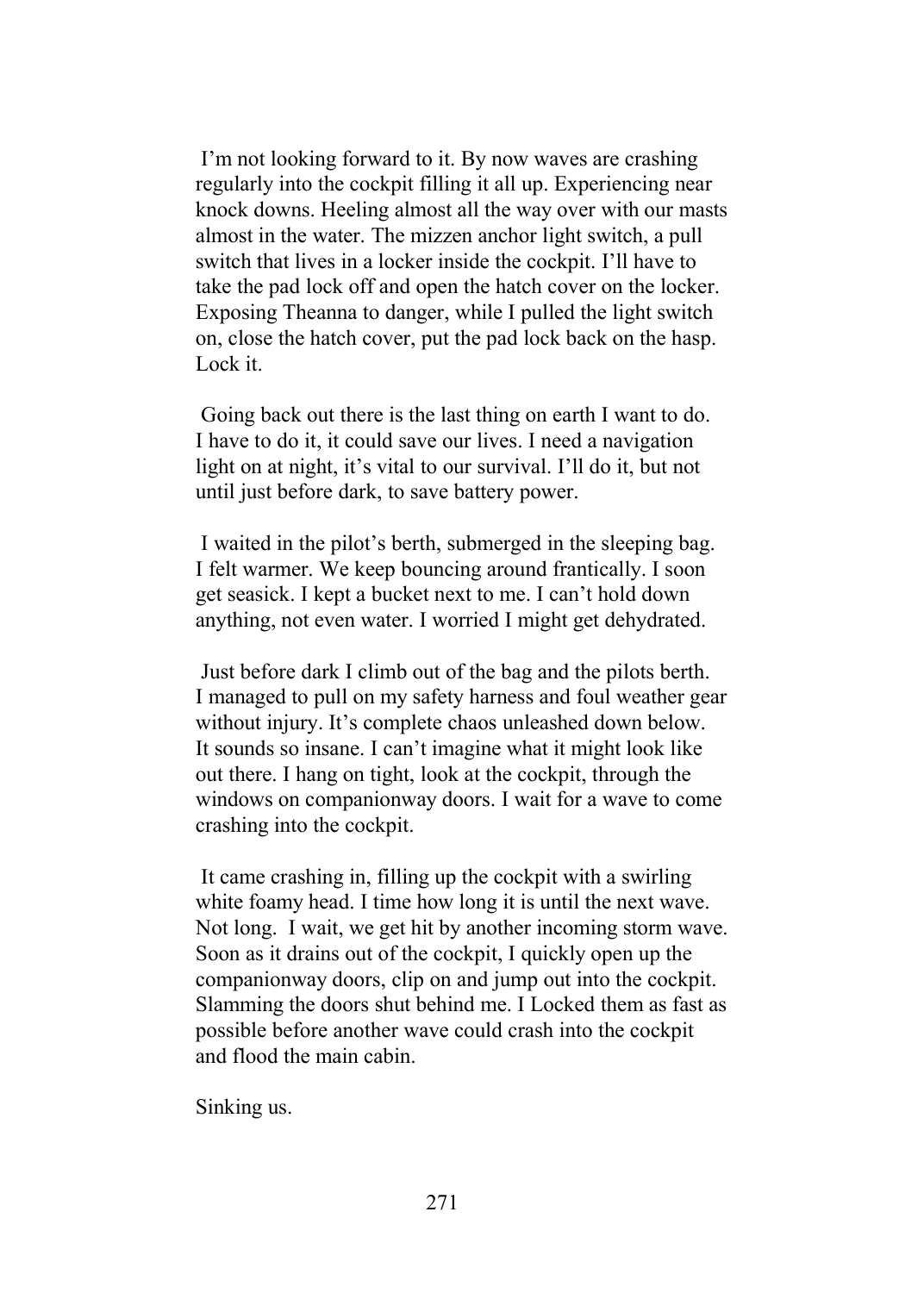Doors shut I look around amazed, the oceans completely out of control, a totally confused raging sea. This is flipped out. The wind has whipped the huge waves into a totally wild, white foamy frenzy. It looks so horrendously wicked. I made my way to the locker with the light switch, next to the wheel. I look around at the crazy waves, see none about to break in the cockpit. I get the key out of my pocket, insert the key into the pad lock.

 I'm on my hands and knees keeping my head down from the insane thrashing wind. Before I can turn the key, a big wave crashes in the cockpit from behind me, I didn't see it coming. I heard it and felt it. I grab hold of the wheel with one hand and hung on tight. Instantly I'm floating around the cockpit filled with water, on my back, keeping my head above water. As it knocked me around the cockpit. Like in washing tub.

I laugh to keep from crying.

 The cockpit emptied quickly, through the 4 large drains, two on each side of the cockpit, underneath the cockpit benches and through the drains in the bathtub floor and the floor under the wheel pedestal. It drains out fast, I'm soaking wet, extremely nervous. I looked around again for another killer wave. None about to hit the cockpit at that moment. Then moving a lot faster than you could ever read this, I open and close the locker hatch cover. Pull on the mizzen anchor light switch, before the hatch cover slammed shut.

 I lock it and look around for another freak wave attack. Its okay, go for it. I open the companionway doors, quickly step just inside them. Reaching back outside, once my body is safe inside. Unclip myself from the safety line stretched across the cockpit. Unclipped and unhooked, I close the doors behind me fast as possible. I duck, avoid projectiles catapulting around below. I pull off my soaking wet clothes. Wow, close call. Have to be more careful, not too many sets of damp clothes left in my cabin closet.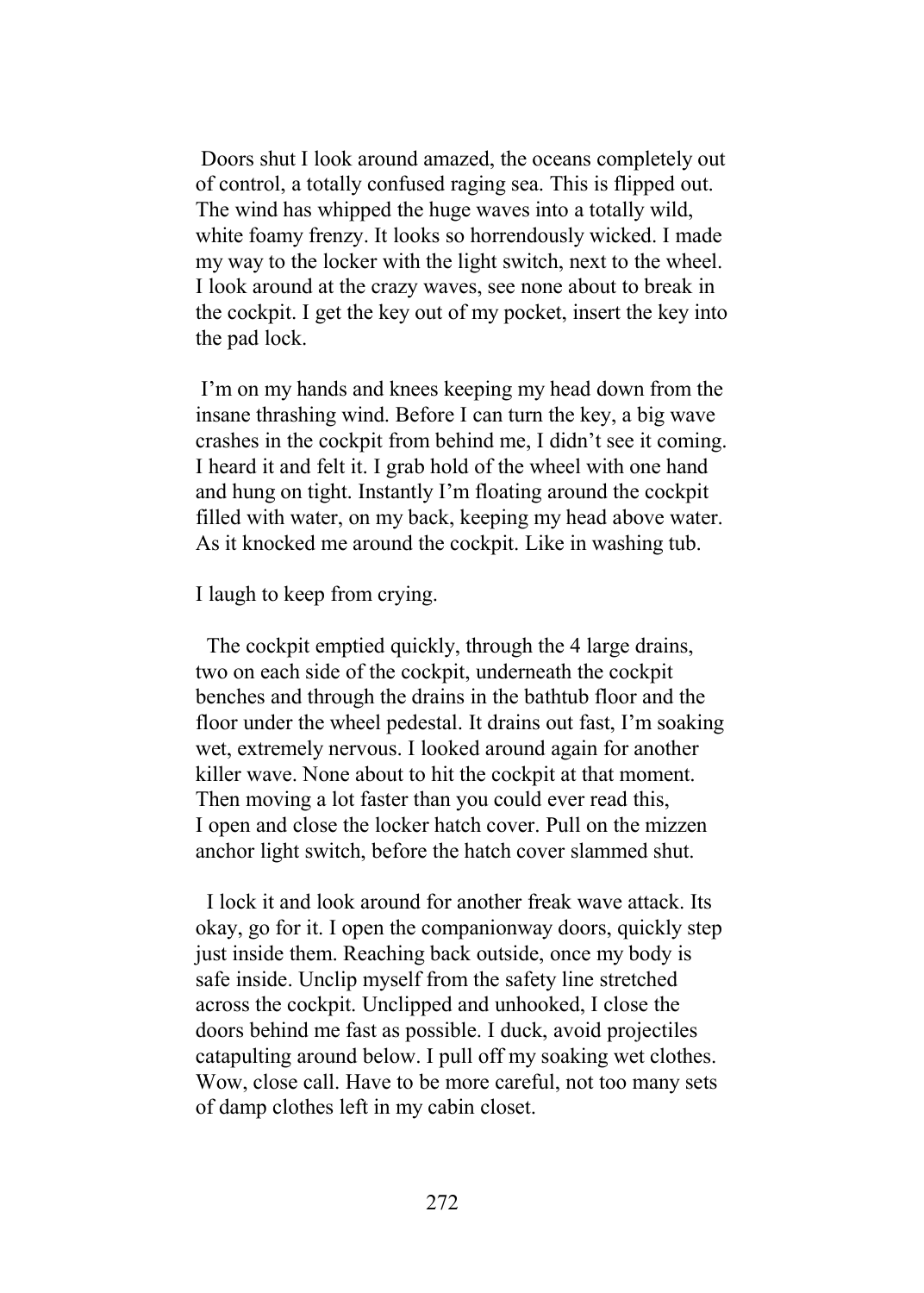I'm so cold my teeth are chattering. I climb back into the sleeping bag, in the pilot's berth and braced myself. I got my chart, hand held GPS and flashlight with me inside the pilots berth. I calculate we only made 14 nautical miles north. Before heaving to, around 12:30 p.m, on this unforgettably hellacious afternoon.

 I thought it would be more, Theanna moving so damn fast. Seemed like we were really flying to me. I reasoned another slower sailing vessel would have made no progress at all. Theanna the champion ocean racer, that set a record, racing in a hurricane. She made 14 miles north. Over the tops of waves and a strong current, right into the heart of the storm, the jaws of death. Waiting to chew us up and hopefully spit us out.

 We were beating hard, close hauled into the wind, surfing over the waves and the strong current. The seas current is moving so fast against us, we were only making 4 or 5 knots an hour, in actual distance gained. Even though the knot metered said, we were being propelled like a rocket.

 The storm is pushing us west, back toward America at about 2 knots an hour. I'm dreadfully seasick from the boats frantic gyrating motion, it never stops, just gets worse.

The storm rages on, building stronger and stronger through out the night.

 I couldn't sleep, if I wanted to. I'm so scared, we could die any minute. I don't want to sleep anyway. The force of the giant waves, is so tremendously powerful. Crashing and pounding the hell out of us. I don't know how Theanna can take such a beating, or for how long. It's getting worse. If the boat opened up and we went to the bottom, I don't want to miss anything.

Sleep is out of the question.